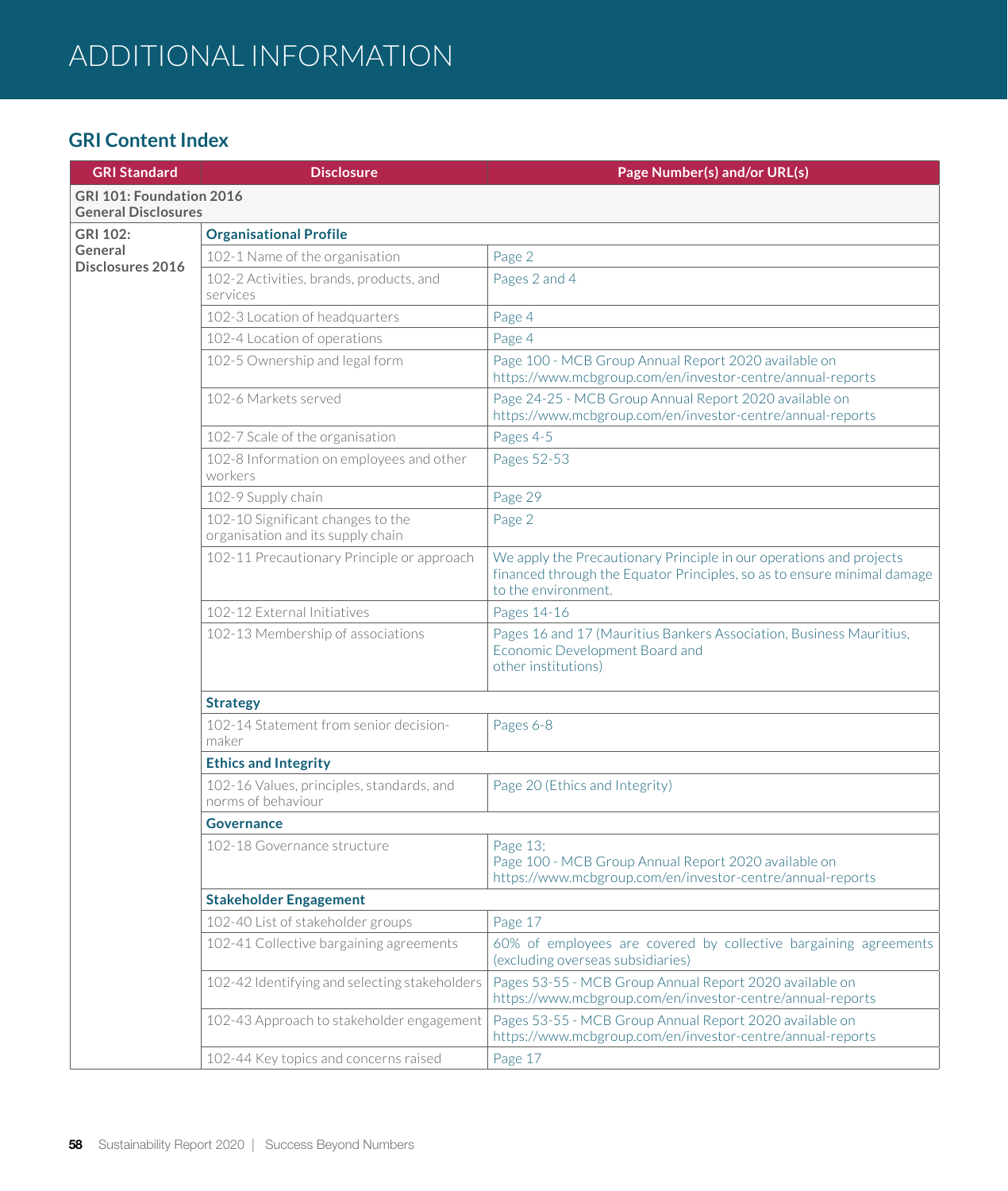| <b>GRI Standard</b>                                               | <b>Disclosure</b>                                                                     | Page Number(s) and/or URL(s)                                                                              |
|-------------------------------------------------------------------|---------------------------------------------------------------------------------------|-----------------------------------------------------------------------------------------------------------|
| GRI 101: Foundation 2016<br><b>General Disclosures</b>            |                                                                                       |                                                                                                           |
| <b>GRI 102:</b>                                                   | <b>Reporting practice</b>                                                             |                                                                                                           |
| General<br>Disclosures 2016                                       | 102-45 Entities included in the consolidated<br>financial statements                  | Page 4                                                                                                    |
|                                                                   | 102-46 Defining report content and topic<br>Boundary                                  | Page 2                                                                                                    |
|                                                                   | 102-47 List of material topics                                                        | Pages 18-19                                                                                               |
|                                                                   | 102-48 Restatements of information                                                    | There is no restatements of information.                                                                  |
|                                                                   | 102-49 Changes in reporting                                                           | There is no changes.                                                                                      |
|                                                                   | 102-50 Reporting period                                                               | Page 2;<br>For environmental objectives, the reporting year is January-December<br>2019 (Page 34).        |
|                                                                   | 102-51 Date of most recent report                                                     | Sustainability Report 2019 - covers the period 1 July 2018 - 30 June 2019                                 |
|                                                                   | 102-52 Reporting cycle                                                                | Annual                                                                                                    |
|                                                                   | 102-53 Contact point for questions regarding<br>the report                            | Page 2                                                                                                    |
|                                                                   | 102-54 Claims of reporting in accordance<br>with the GRI Standards                    | Page 2                                                                                                    |
|                                                                   | 102-55 GRI content index                                                              | Page 58                                                                                                   |
|                                                                   | 102-56 External assurance                                                             | The organisation has decided not to seek external assurance for the report.                               |
| <b>Material Topics</b><br><b>GRI 200 Economic Standard Series</b> |                                                                                       |                                                                                                           |
| <b>Economic Performance</b>                                       |                                                                                       |                                                                                                           |
| GRI 103:<br>Management<br>Approach 2016                           | 103-1 Explanation of the material topic and<br>its Boundary                           | Page 18;<br>Pages 13, 18-20 - MCB Sustainability Report 2019 available on<br>https://www.mcbgroup.com/en/ |
|                                                                   | 103-2 The management approach and its<br>components                                   | Page 18;<br>Pages 13, 18-20 - MCB Sustainability Report 2019 available on<br>https://www.mcbgroup.com/en/ |
|                                                                   | 103-3 Evaluation of the management<br>approach                                        | Page 18;<br>Pages 13, 18-20 - MCB Sustainability Report 2019 available on<br>https://www.mcbgroup.com/en/ |
| <b>GRI 201: Economic</b><br>Performance 2016                      | 201-1 Direct economic value generated and<br>distributed                              | Page 4                                                                                                    |
| <b>Market presence</b>                                            |                                                                                       |                                                                                                           |
| GRI 103:<br>Management<br>Approach 2016                           | 103-1 Explanation of the material topic and<br>its Boundary                           | Page 18;<br>Pages 13, 18-20 - MCB Sustainability Report 2019 available on<br>https://www.mcbgroup.com/en/ |
|                                                                   | 103-2 The management approach and its<br>components                                   | Page 18;<br>Pages 13, 18-20 - MCB Sustainability Report 2019 available on<br>https://www.mcbgroup.com/en/ |
|                                                                   | 103-3 Evaluation of the management<br>approach                                        | Page 18;<br>Pages 13, 18-20 - MCB Sustainability Report 2019 available on<br>https://www.mcbgroup.com/en/ |
| GRI 202: Market<br>Presence 2016                                  | 202-1 Ratios of standard entry level wage by<br>gender compared to local minimum wage | Page 55                                                                                                   |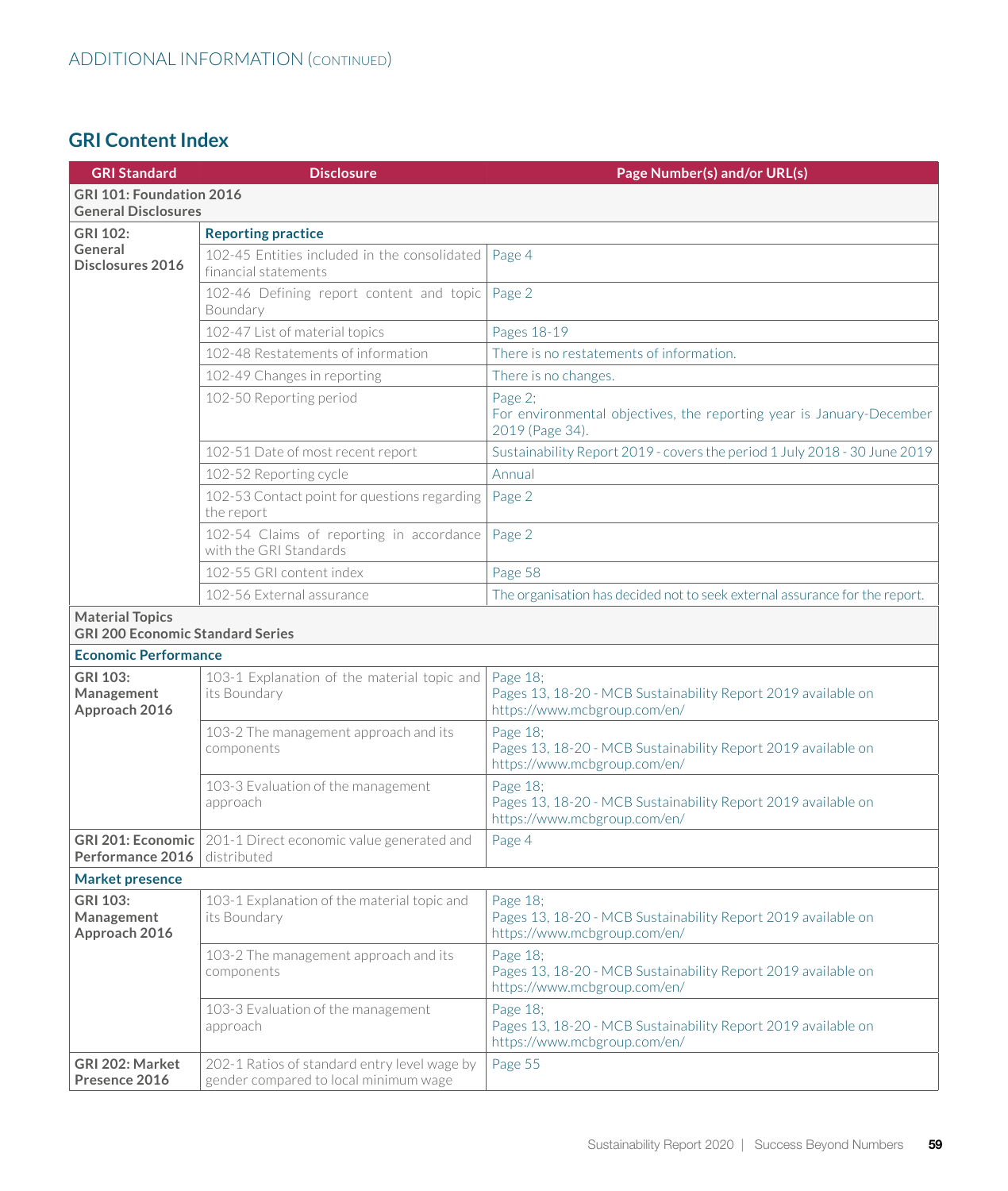| <b>GRI Standard</b>                                  | <b>Disclosure</b>                                                                 | Page Number(s) and/or URL(s)                                                                                      |
|------------------------------------------------------|-----------------------------------------------------------------------------------|-------------------------------------------------------------------------------------------------------------------|
| <b>GRI 200 Economic Standard Series</b>              |                                                                                   |                                                                                                                   |
| <b>Indirect Economic Impacts</b>                     |                                                                                   |                                                                                                                   |
| <b>GRI 103:</b><br>Management<br>Approach 2016       | 103-1 Explanation of the material topic and<br>its Boundary                       | Page 18;<br>Pages 13, 18-20 - MCB Sustainability Report 2019 available on<br>https://www.mcbgroup.com/en/         |
|                                                      | 103-2 The management approach and its<br>components                               | Page 18;<br>Pages 13, 18-20 - MCB Sustainability Report 2019 available on<br>https://www.mcbgroup.com/en/         |
|                                                      | 103-3 Evaluation of the management<br>approach                                    | Page 18;<br>Pages 13, 18-20 - MCB Sustainability Report 2019 available on<br>https://www.mcbgroup.com/en/         |
| GRI 203: Indirect<br><b>Economic Impacts</b><br>2016 | 203-2 Significant indirect economic impacts                                       | Pages 26-29, 42, 44, 56, 57                                                                                       |
| <b>Procurement Practices</b>                         |                                                                                   |                                                                                                                   |
| GRI 103:<br>Management<br>Approach 2016              | 103-1 Explanation of the material topic and<br>its Boundary                       | Page 18;<br>Pages 13, 18-20 - MCB Sustainability Report 2019 available on<br>https://www.mcbgroup.com/en/         |
|                                                      | 103-2 The management approach and its<br>components                               | Pages 18 and 29;<br>Pages 13, 18-20 - MCB Sustainability Report 2019 available on<br>https://www.mcbgroup.com/en/ |
|                                                      | 103-3 Evaluation of the management<br>approach                                    | Page 18;<br>Pages 13, 18-20 - MCB Sustainability Report 2019 available on<br>https://www.mcbgroup.com/en/         |
| GRI 204:<br>Procurement<br>Practices 2016            | 204-1 Proportion of spending on local<br>suppliers                                | Page 29                                                                                                           |
| <b>Anti-corruption</b>                               |                                                                                   |                                                                                                                   |
| <b>GRI 103:</b><br>Management<br>Approach 2016       | 103-1 Explanation of the material topic and<br>its Boundary                       | Page 18;<br>Pages 13, 18-20 - MCB Sustainability Report 2019 available on<br>https://www.mcbgroup.com/en/         |
|                                                      | 103-2 The management approach and its<br>components                               | Page 18;<br>Pages 13, 18-20 - MCB Sustainability Report 2019 available on<br>https://www.mcbgroup.com/en/         |
|                                                      | 103-3 Evaluation of the management<br>approach                                    | Page 18;<br>Pages 13, 18-20 - MCB Sustainability Report 2019 available on<br>https://www.mcbgroup.com/en/         |
| <b>GRI 205: Anti-</b><br>corruption 2016             | 205-1 Operations assessed for risks related<br>to corruption                      | Page 20 (Ethics and Integrity)                                                                                    |
|                                                      | 205-2 Communication and training about<br>anti-corruption policies and procedures | Page 20 (Ethics and Integrity)                                                                                    |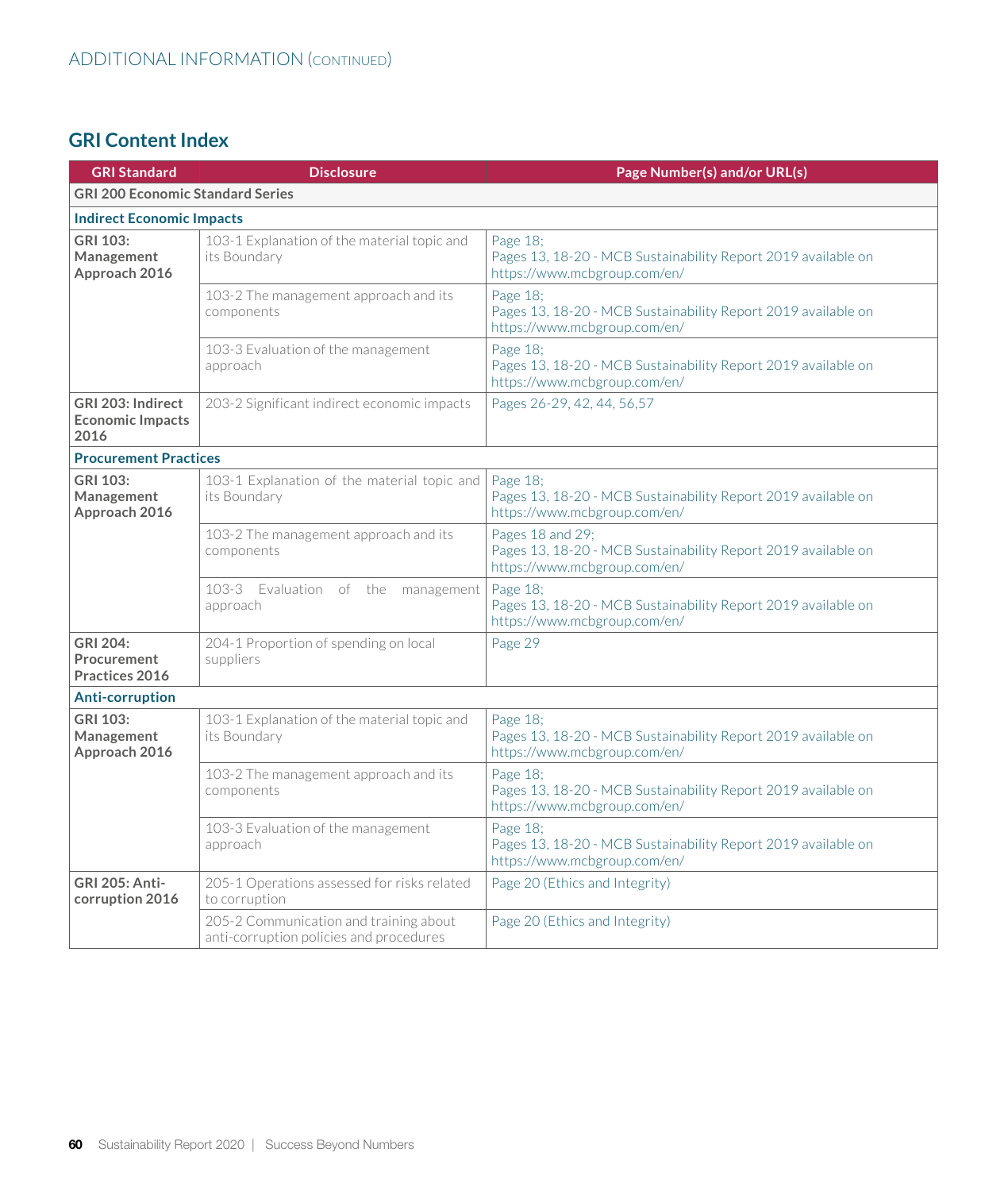| <b>GRI Standard</b>                                                        | <b>Disclosure</b>                                           | Page Number(s) and/or URL(s)                                                                                                            |
|----------------------------------------------------------------------------|-------------------------------------------------------------|-----------------------------------------------------------------------------------------------------------------------------------------|
|                                                                            | <b>GRI 300 Environmental Standard Series</b>                |                                                                                                                                         |
| <b>Energy</b>                                                              |                                                             |                                                                                                                                         |
| GRI 103:<br>Management<br>Approach 2016                                    | 103-1 Explanation of the material topic and<br>its Boundary | Page 18;<br>Pages 13, 18-20 - MCB Sustainability Report 2019 available on<br>https://www.mcbgroup.com/en/                               |
|                                                                            | 103-2 The management approach and its<br>components         | Pages 18, 34 and 38;<br>Pages 13, 18-20 - MCB Sustainability Report 2019 available on<br>https://www.mcbgroup.com/en/                   |
|                                                                            | 103-3 Evaluation of the management<br>approach              | Page 18;<br>Pages 13, 18-20 - MCB Sustainability Report 2019 available on<br>https://www.mcbgroup.com/en/                               |
| GRI 302: Energy<br>2016                                                    | 302-1 Energy consumption within the<br>organisation         | Page 34                                                                                                                                 |
|                                                                            | 302-3 Energy intensity                                      | Page 34                                                                                                                                 |
|                                                                            | 302-4 Reduction of energy consumption                       | Page 34                                                                                                                                 |
| <b>Water and Effluents</b>                                                 |                                                             |                                                                                                                                         |
| GRI 103:<br>Management<br>Approach 2016                                    | 103-1 Explanation of the material topic and<br>its Boundary | Page 18;<br>Pages 13, 18-20 - MCB Sustainability Report 2019 available on<br>https://www.mcbgroup.com/en/                               |
|                                                                            | 103-2 The management approach and its<br>components         | Pages 18 and 36;<br>Pages 13, 18-20 - MCB Sustainability Report 2019 available on<br>https://www.mcbgroup.com/en/                       |
|                                                                            | 103-3 Evaluation of the management<br>approach              | Page 18;<br>Pages 13, 18-20 - MCB Sustainability Report 2019 available on<br>https://www.mcbgroup.com/en/                               |
| GRI 303: Water<br>303-5 Water consumption<br>Page 36<br>and Effluents 2018 |                                                             |                                                                                                                                         |
| <b>Emissions</b>                                                           |                                                             |                                                                                                                                         |
| GRI 103:<br>Management<br>Approach 2016                                    | 103-1 Explanation of the material topic and<br>its Boundary | Page 18;<br>Pages 13, 18-20 - MCB Sustainability Report 2019 available on<br>https://www.mcbgroup.com/en/                               |
|                                                                            | 103-2 The management approach and its<br>components         | Page 18, 35, 39-42, 43 (Ebony Forest);<br>Pages 13, 18-20 - MCB Sustainability Report 2019 available on<br>https://www.mcbgroup.com/en/ |
|                                                                            | 103-3 Evaluation of the management<br>approach              | Page 18;<br>Pages 13, 18-20 - MCB Sustainability Report 2019 available on<br>https://www.mcbgroup.com/en/                               |
| <b>GRI 305:</b>                                                            | 305-1 Direct (Scope 1) GHG emissions                        | Page 36                                                                                                                                 |
| <b>Emissions 2016</b>                                                      | 305-2 Energy indirect (Scope 2) GHG<br>emissions            | Page 36                                                                                                                                 |
|                                                                            | 305-3 Other indirect (Scope 3) GHG<br>emissions             | Page 36                                                                                                                                 |
|                                                                            | 305-4 GHG emissions intensity                               | Page 36                                                                                                                                 |
|                                                                            | 305-5 Reduction of GHG emissions                            | Page 36, 39-42 (Klima section)                                                                                                          |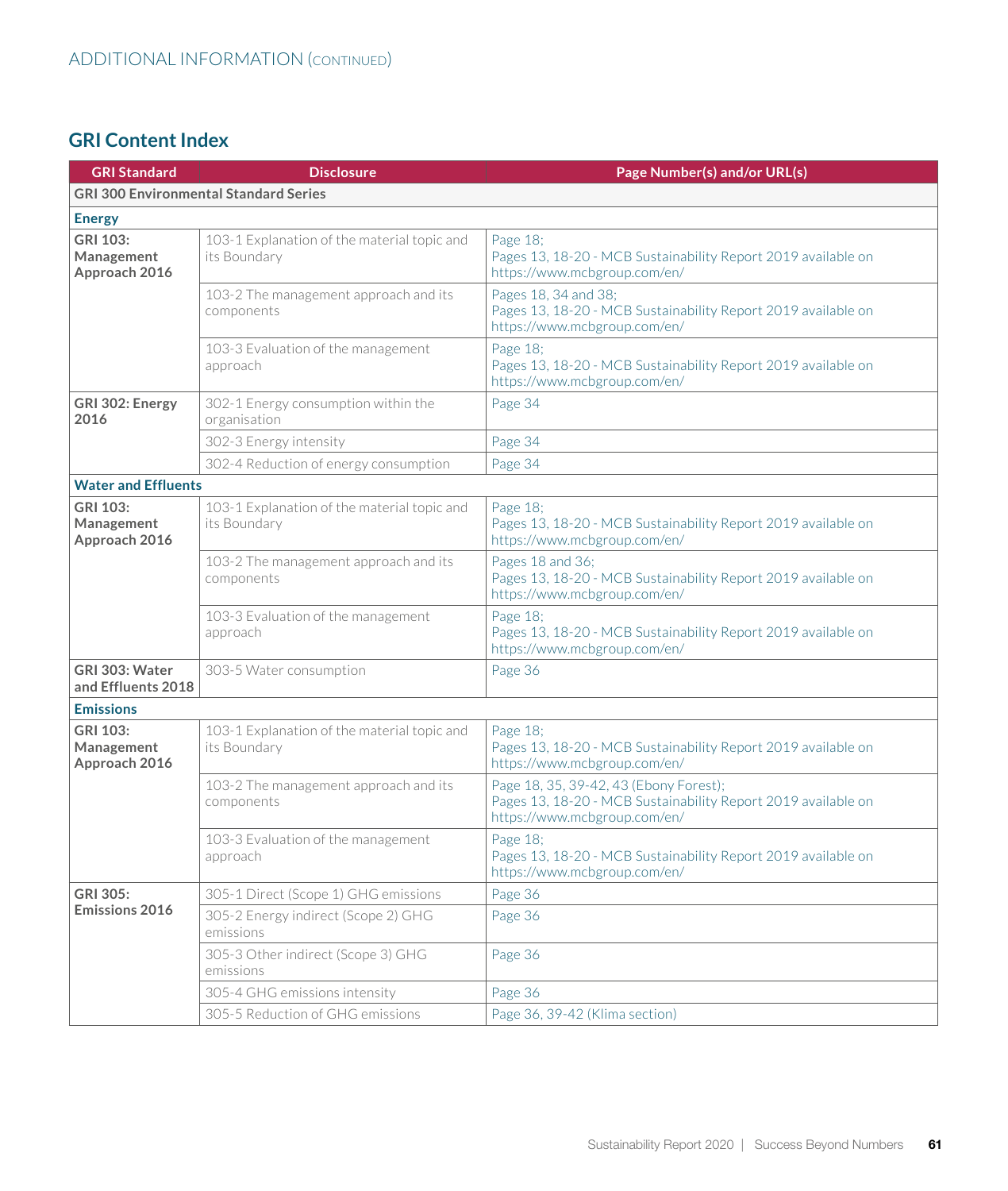| <b>GRI Standard</b>                          | <b>Disclosure</b>                                                                                              | Page Number(s) and/or URL(s)                                                                              |
|----------------------------------------------|----------------------------------------------------------------------------------------------------------------|-----------------------------------------------------------------------------------------------------------|
|                                              | <b>GRI 300 Environmental Standard Series</b>                                                                   |                                                                                                           |
| <b>Waste</b>                                 |                                                                                                                |                                                                                                           |
| GRI 103:<br>Management<br>approach 2020      | 103-1 Explanation of the material topic and<br>its Boundary                                                    | Page 18;<br>Pages 13, 18-20 - MCB Sustainability Report 2019 available on<br>https://www.mcbgroup.com/en/ |
|                                              | 103-2 The management approach and its<br>components                                                            | Page 18;<br>Pages 13, 18-20 - MCB Sustainability Report 2019 available on<br>https://www.mcbgroup.com/en/ |
|                                              | 103-3 Evaluation of the management<br>approach                                                                 | Page 18;<br>Pages 13, 18-20 - MCB Sustainability Report 2019 available on<br>https://www.mcbgroup.com/en/ |
| GRI 306: Waste                               | 306-3 Waste generated                                                                                          | Page 38                                                                                                   |
| 2020                                         | 306-4 Waste diverted from disposal                                                                             | Page 38                                                                                                   |
| <b>Environmental Compliance</b>              |                                                                                                                |                                                                                                           |
| GRI 103:<br>Management<br>Approach 2016      | 103-1 Explanation of the material topic and<br>its Boundary                                                    | Page 18;<br>Pages 13, 18-20 - MCB Sustainability Report 2019 available on<br>https://www.mcbgroup.com/en/ |
|                                              | 103-2 The management approach and its<br>components                                                            | Page 18;<br>Pages 13, 18-20 - MCB Sustainability Report 2019 available on<br>https://www.mcbgroup.com/en/ |
|                                              | 103-3 Evaluation of the management<br>approach                                                                 | Page 18;<br>Pages 13, 18-20 - MCB Sustainability Report 2019 available on<br>https://www.mcbgroup.com/en/ |
| GRI 307:<br>Environmental<br>Compliance 2016 | 307-1 Non compliance with environmental<br>laws and regulations                                                | The Group complies with all applicable environmental laws and<br>regulations.                             |
| <b>GRI 400 Social Standard Series</b>        |                                                                                                                |                                                                                                           |
| <b>Employment</b>                            |                                                                                                                |                                                                                                           |
| GRI 103:<br>Management<br>Approach 2016      | 103-1 Explanation of the material topic and<br>its Boundary                                                    | Page 18;<br>Pages 13, 18-20 - MCB Sustainability Report 2019 available on<br>https://www.mcbgroup.com/en/ |
|                                              | 103-2 The management approach and its<br>components                                                            | Page 18;<br>Pages 13, 18-20 - MCB Sustainability Report 2019 available on<br>https://www.mcbgroup.com/en/ |
|                                              | 103-3 Evaluation of the management<br>approach                                                                 | Page 18;<br>Pages 13, 18-20 - MCB Sustainability Report 2019 available on<br>https://www.mcbgroup.com/en/ |
| GRI 401:<br>Employment 2016                  | 401-1 New employee hires and employee<br>turnover                                                              | Page 54                                                                                                   |
|                                              | 401-2 Benefits provided to full-time<br>employees that are not provided to<br>temporary or part-time employees | Page 55                                                                                                   |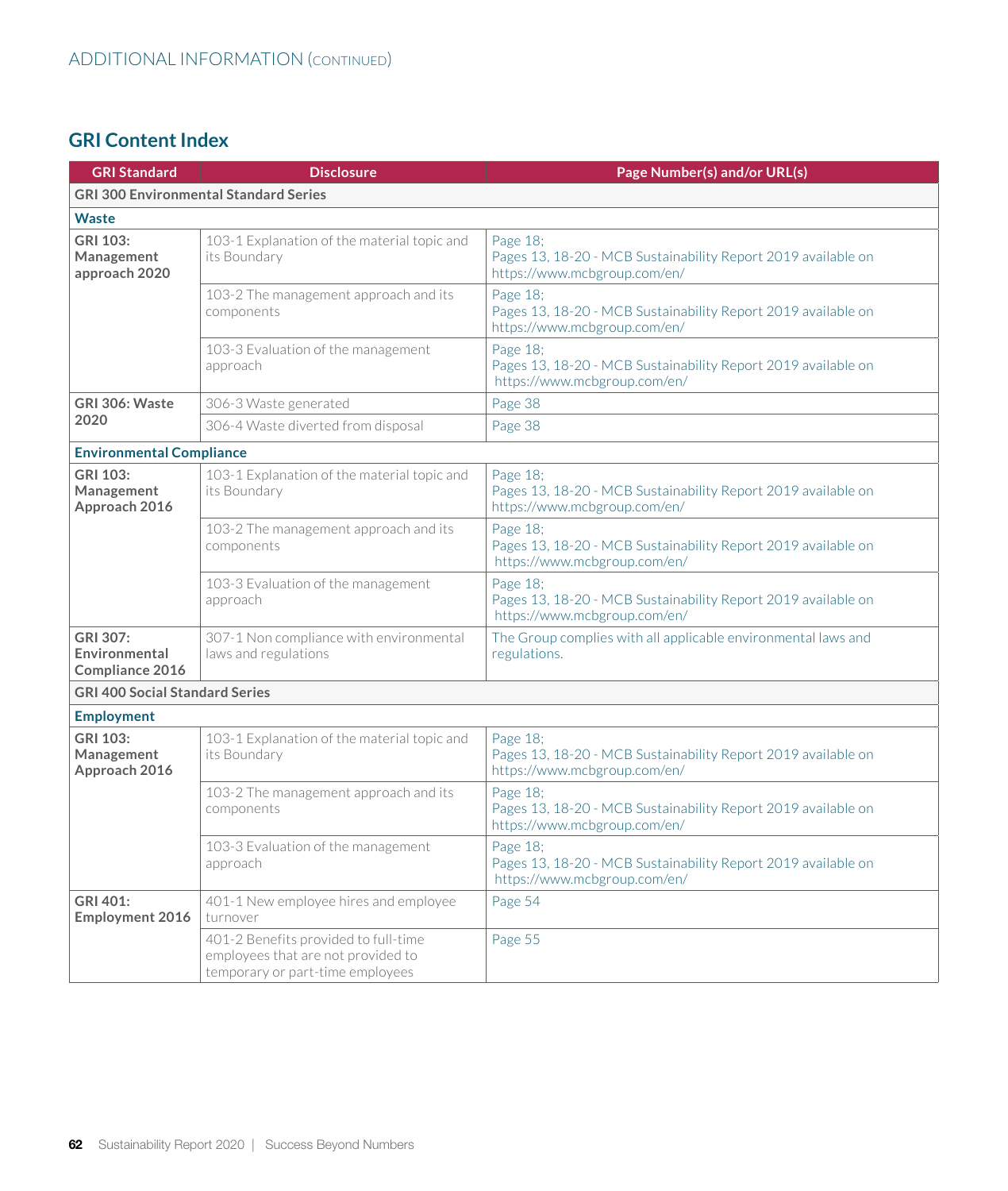| <b>GRI Standard</b>                                          | <b>Disclosure</b>                                                                  | Page Number(s) and/or URL(s)                                                                                                                 |
|--------------------------------------------------------------|------------------------------------------------------------------------------------|----------------------------------------------------------------------------------------------------------------------------------------------|
| <b>GRI 400 Social Standard Series</b>                        |                                                                                    |                                                                                                                                              |
| <b>Occupational Health and Safety</b>                        |                                                                                    |                                                                                                                                              |
| GRI 103:<br>Management<br>Approach 2016                      | 103-1 Explanation of the material topic and<br>its Boundary                        | Page 18;<br>Pages 13, 18-20 - MCB Sustainability Report 2019 available on<br>https://www.mcbgroup.com/en/                                    |
|                                                              | 103-2 The management approach and its<br>components                                | Page 18;<br>Pages 13, 18-20 - MCB Sustainability Report 2019 available on<br>https://www.mcbgroup.com/en/                                    |
|                                                              | 103-3 Evaluation of the management<br>approach                                     | Page 18;<br>Pages 13, 18-20 - MCB Sustainability Report 2019 available on<br>https://www.mcbgroup.com/en/                                    |
| GRI 403:<br>Occupational<br><b>Health and Safety</b><br>2018 | 403-9 Work-related injuries                                                        | Page 55                                                                                                                                      |
| <b>Training and Education</b>                                |                                                                                    |                                                                                                                                              |
| GRI 103:<br>Management<br>Approach 2016                      | 103-1 Explanation of the material topic and<br>its Boundary                        | Page 18;<br>Pages 13, 18-20 - MCB Sustainability Report 2019 available on<br>https://www.mcbgroup.com/en/                                    |
|                                                              | 103-2 The management approach and its<br>components                                | Page 18:<br>Pages 13, 18-20 - MCB Sustainability Report 2019 available on<br>https://www.mcbgroup.com/en/                                    |
|                                                              | 103-3 Evaluation of the management<br>approach                                     | Page 18;<br>Pages 13, 18-20 - MCB Sustainability Report 2019 available on<br>https://www.mcbgroup.com/en/                                    |
| <b>GRI 404: Training</b><br>and Education                    | 404-1 Average hours of training per year per<br>employee                           | Page 55                                                                                                                                      |
| 2016                                                         | 404-2 Programs for upgrading employee<br>skills and transition assistance programs | Page 54                                                                                                                                      |
| <b>Diversity and Equal Opportunity</b>                       |                                                                                    |                                                                                                                                              |
| GRI 103:<br>Management<br>Approach 2016                      | 103-1 Explanation of the material topic and<br>its Boundary                        | Page 18:<br>Pages 13, 18-20 - MCB Sustainability Report 2019 available on<br>https://www.mcbgroup.com/en/                                    |
|                                                              | 103-2 The management approach and its<br>components                                | Page 18:<br>Pages 13, 18-20 - MCB Sustainability Report 2019 available on<br>https://www.mcbgroup.com/en/                                    |
|                                                              | 103-3 Evaluation of the management<br>approach                                     | Page 18:<br>Pages 13, 18-20 - MCB Sustainability Report 2019 available on<br>https://www.mcbgroup.com/en/                                    |
| <b>GRI 405: Diversity</b><br>and Equal<br>Opportunity 2016   | 405-1 Diversity of governance bodies and<br>employees                              | Page 53:<br>Pages 102-103, 108-112 - MCB Group Annual Report 2020 available on<br>https://www.mcbgroup.com/en/investor-centre/annual-reports |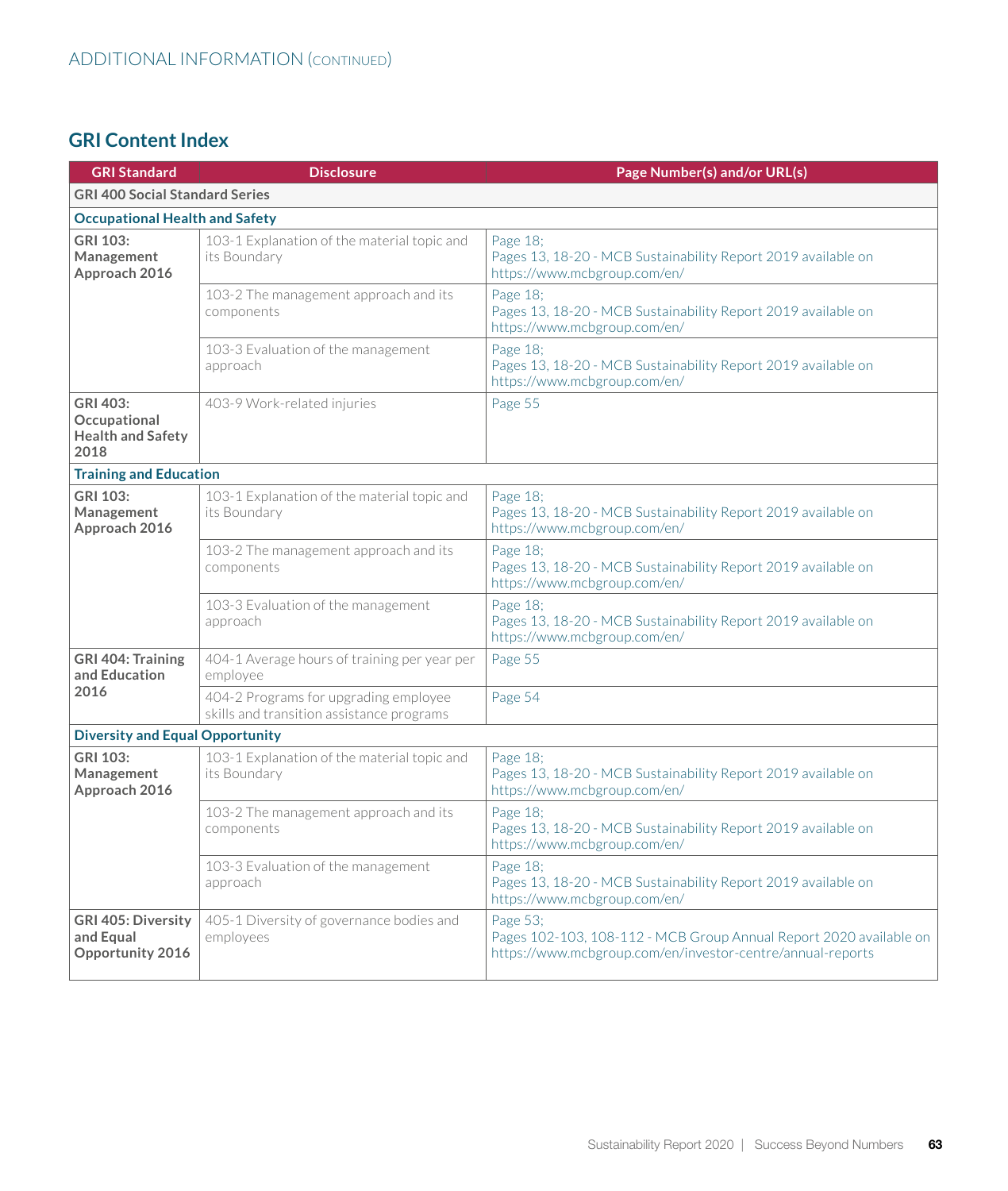| <b>GRI Standard</b>                                                            | <b>Disclosure</b>                                                                                                          | Page Number(s) and/or URL(s)                                                                                                           |  |
|--------------------------------------------------------------------------------|----------------------------------------------------------------------------------------------------------------------------|----------------------------------------------------------------------------------------------------------------------------------------|--|
| <b>GRI 400 Social Standard Series</b>                                          |                                                                                                                            |                                                                                                                                        |  |
|                                                                                | <b>Freedom of Association and Collective Bargaining</b>                                                                    |                                                                                                                                        |  |
| GRI 103:<br>Management<br>Approach 2016                                        | 103-1 Explanation of the material topic and<br>its Boundary                                                                | Page 18;<br>Pages 13, 18-20 - MCB Sustainability Report 2019 available on<br>https://www.mcbgroup.com/en/                              |  |
|                                                                                | 103-2 The management approach and its<br>components                                                                        | Page 18;<br>Pages 13, 18-20 - MCB Sustainability Report 2019 available on<br>https://www.mcbgroup.com/en/                              |  |
|                                                                                | 103-3 Evaluation of the management<br>approach                                                                             | Page 18;<br>Pages 13, 18-20 - MCB Sustainability Report 2019 available on<br>https://www.mcbgroup.com/en/                              |  |
| GRI 407: Freedom<br>of Association<br>and Collective<br><b>Bargaining 2016</b> | 407-1 Operations and suppliers in which the<br>right to freedom of association and collective<br>bargaining may be at risk | Page 21 (Human Rights)                                                                                                                 |  |
| <b>Forced or Compulsory Labour</b>                                             |                                                                                                                            |                                                                                                                                        |  |
| <b>GRI 103:</b><br>Management<br>Approach 2016                                 | 103-1 Explanation of the material topic and<br>its Boundary                                                                | Page 18;<br>Pages 13, 18-20 - MCB Sustainability Report 2019 available on<br>https://www.mcbgroup.com/en/                              |  |
|                                                                                | 103-2 The management approach and its<br>components                                                                        | Page 18;<br>Pages 13, 18-20 - MCB Sustainability Report 2019 available on<br>https://www.mcbgroup.com/en/                              |  |
|                                                                                | 103-3 Evaluation of the management<br>approach                                                                             | Page 18;<br>Pages 13, 18-20 - MCB Sustainability Report 2019 available on<br>https://www.mcbgroup.com/en/                              |  |
| GRI 409: Forced<br>or Compulsory<br>Labour                                     | 409-1 Operations and suppliers at significant<br>risk for incidents of forced or compulsory<br>labour                      | Page 21 (Human Rights);<br>Page 38 - MCB Sustainability Report 2019 available on<br>https://www.mcbgroup.com/en/                       |  |
| <b>Human Rights Assessment</b>                                                 |                                                                                                                            |                                                                                                                                        |  |
| GRI 103:<br>Management<br>Approach 2016                                        | 103-1 Explanation of the material topic and<br>its Boundary                                                                | Page 18;<br>Pages 13, 18-20 - MCB Sustainability Report 2019 available on<br>https://www.mcbgroup.com/en/                              |  |
|                                                                                | 103-2 The management approach and its<br>components                                                                        | Page 18;<br>Pages 13, 18-20 - MCB Sustainability Report 2019 available on<br>https://www.mcbgroup.com/en/                              |  |
|                                                                                | 103-3 Evaluation of the management<br>approach                                                                             | Page 18;<br>Pages 13, 18-20 - MCB Sustainability Report 2019 available on<br>https://www.mcbgroup.com/en/                              |  |
| GRI 412: Human<br><b>Rights Assessment</b><br>2016                             | 412-1 Operations that have been subject to<br>human rights reviews or impact assessments                                   | Page 21 (Human Rights and Equator Principles)<br>Page 38 - MCB Sustainability Report 2019 available on<br>https://www.mcbgroup.com/en/ |  |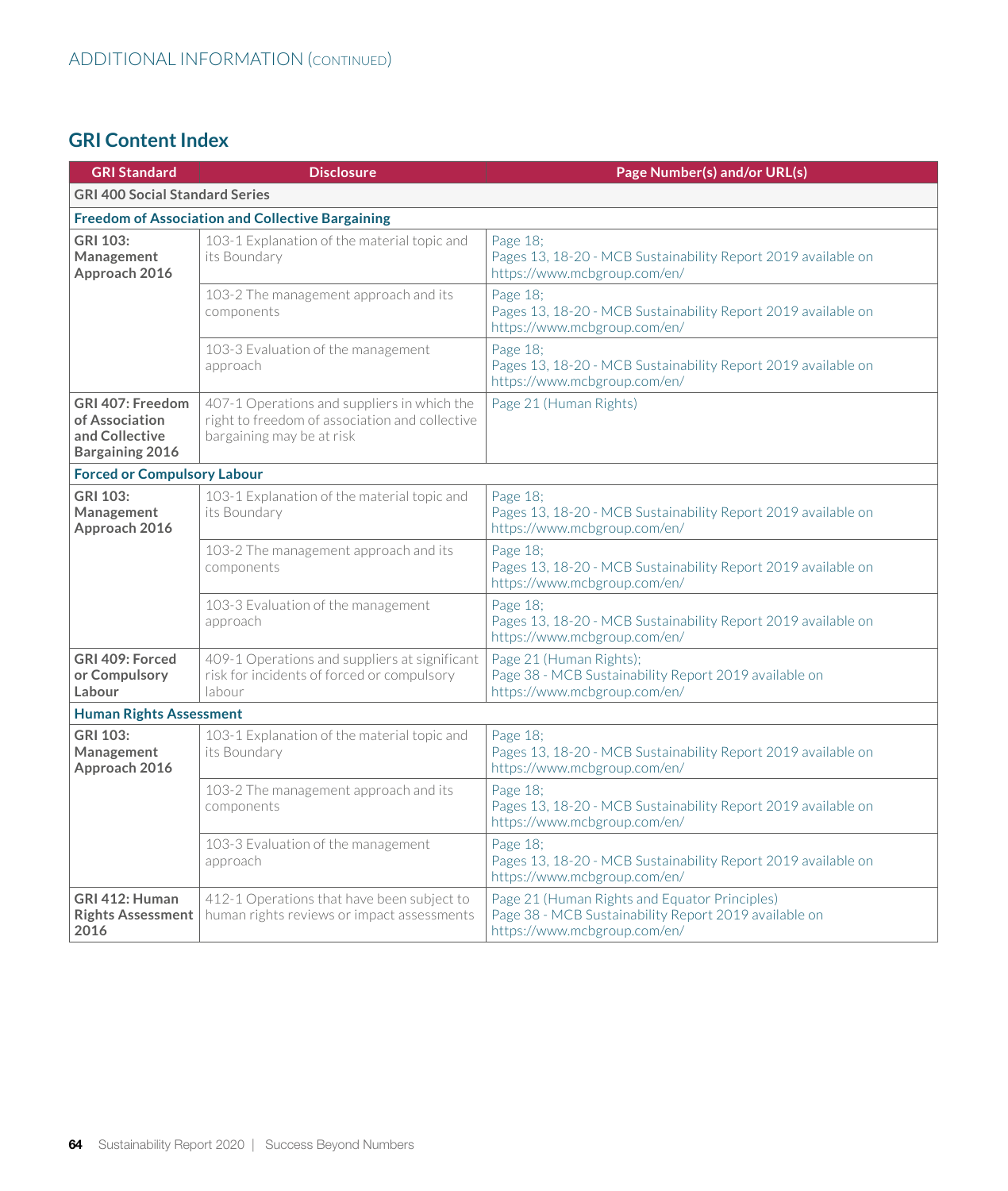| <b>GRI Standard</b>                            | <b>Disclosure</b>                                                                                    | Page Number(s) and/or URL(s)                                                                                      |
|------------------------------------------------|------------------------------------------------------------------------------------------------------|-------------------------------------------------------------------------------------------------------------------|
| <b>GRI 400 Social Standard Series</b>          |                                                                                                      |                                                                                                                   |
| <b>Local Communities</b>                       |                                                                                                      |                                                                                                                   |
| <b>GRI 103:</b><br>Management<br>approach 2016 | 103-1 Explanation of the material topic and<br>its Boundary                                          | Page 18;<br>Pages 13, 18-20 - MCB Sustainability Report 2019 available on<br>https://www.mcbgroup.com/en/         |
|                                                | 103-2 The management approach and its<br>components                                                  | Page 18:<br>Pages 13, 18-20 - MCB Sustainability Report 2019 available on<br>https://www.mcbgroup.com/en/         |
|                                                | 103-3 Evaluation of the management<br>approach                                                       | Page 18;<br>Pages 13, 18-20 - MCB Sustainability Report 2019 available on<br>https://www.mcbgroup.com/en/         |
| GRI 413: Local<br><b>Communities</b><br>2016   | 413-1 Operations with local community<br>engagement, impact assessments, and<br>development programs | Pages 42-44, 56                                                                                                   |
| <b>Public Policy</b>                           |                                                                                                      |                                                                                                                   |
| GRI 103:<br>Management<br>Approach 2016        | 103-1 Explanation of the material topic and<br>its Boundary                                          | Page 18;<br>Pages 13, 18-20 - MCB Sustainability Report 2019 available on<br>https://www.mcbgroup.com/en/         |
|                                                | 103-2 The management approach and its<br>components                                                  | Page 18;<br>Pages 13, 18-20 - MCB Sustainability Report 2019 available on<br>https://www.mcbgroup.com/en/         |
|                                                | 103-3 Evaluation of the management<br>approach                                                       | Page 18;<br>Pages 13, 18-20 - MCB Sustainability Report 2019 available on<br>https://www.mcbgroup.com/en/         |
| GRI 415: Public<br>Policy 2016                 | 415-1 Political Contributions                                                                        | Page 62 - MCB Group Annual Report 2020 available on<br>https://www.mcbgroup.com/en/investor-centre/annual-reports |
| <b>Marketing and Labeling</b>                  |                                                                                                      |                                                                                                                   |
| GRI 103:<br>Management<br>Approach 2016        | 103-1 Explanation of the material topic and<br>its Boundary                                          | Page 18;<br>Pages 13, 18-20 - MCB Sustainability Report 2019 available on<br>https://www.mcbgroup.com/en/         |
|                                                | 103-2 The management approach and its<br>components                                                  | Page 18;<br>Pages 13, 18-20 - MCB Sustainability Report 2019 available on<br>https://www.mcbgroup.com/en/         |
|                                                | 103-3 Evaluation of the management<br>approach                                                       | Page 18;<br>Pages 13, 18-20 - MCB Sustainability Report 2019 available on<br>https://www.mcbgroup.com/en/         |
| GRI 417:<br>Marketing and<br>Labeling 2016     | 417-1 Requirements for product and service<br>information and labeling                               | Pages 21-22, 30                                                                                                   |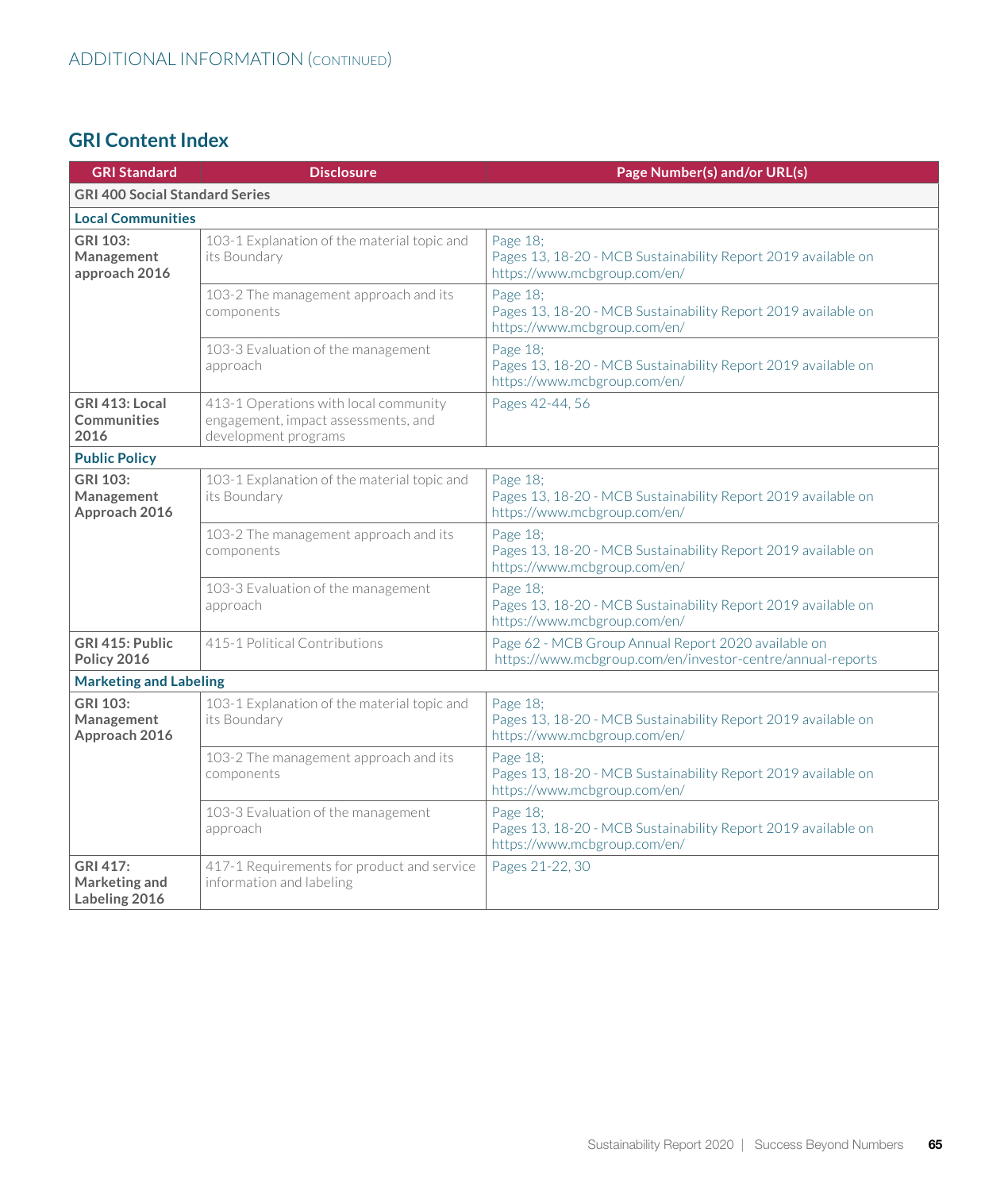| <b>GRI Standard</b>                          | <b>Disclosure</b>                                                                                        | Page Number(s) and/or URL(s)                                                                              |  |
|----------------------------------------------|----------------------------------------------------------------------------------------------------------|-----------------------------------------------------------------------------------------------------------|--|
|                                              | <b>GRI 400 Social Standard Series</b>                                                                    |                                                                                                           |  |
| <b>Customer Privacy</b>                      |                                                                                                          |                                                                                                           |  |
| GRI 103:<br>Management<br>Approach 2016      | 103-1 Explanation of the material topic and<br>its Boundary                                              | Page 18;<br>Pages 13, 18-20 - MCB Sustainability Report 2019 available on<br>https://www.mcbgroup.com/en/ |  |
|                                              | 103-2 The management approach and its<br>components                                                      | Page 18:<br>Pages 13, 18-20 - MCB Sustainability Report 2019 available on<br>https://www.mcbgroup.com/en/ |  |
|                                              | 103-3 Evaluation of the management<br>approach                                                           | Page 18:<br>Pages 13, 18-20 - MCB Sustainability Report 2019 available on<br>https://www.mcbgroup.com/en/ |  |
| GRI 418:<br><b>Customer Privacy</b><br>2016  | 418-1 Substantiated complaints concerning<br>breaches of customer privacy and losses of<br>customer data | Page 21                                                                                                   |  |
| <b>Socioeconomic Compliance</b>              |                                                                                                          |                                                                                                           |  |
| GRI 103:<br>Management<br>Approach 2016      | 103-1 Explanation of the material topic and<br>its Boundary                                              | Page 18;<br>Pages 13, 18-20 - MCB Sustainability Report 2019 available on<br>https://www.mcbgroup.com/en/ |  |
|                                              | 103-2 The management approach and its<br>components                                                      | Page 18;<br>Pages 13, 18-20 - MCB Sustainability Report 2019 available on<br>https://www.mcbgroup.com/en/ |  |
|                                              | 103-3 Evaluation of the management<br>approach                                                           | Page 18:<br>Pages 13, 18-20 - MCB Sustainability Report 2019 available on<br>https://www.mcbgroup.com/en/ |  |
| GRI 419:<br>Socioeconomic<br>Compliance 2016 | 419-1 Non-compliance with laws and<br>regulations in the social and economic area                        | The Group complies with all applicable laws and regulations in the social<br>and economic area.           |  |